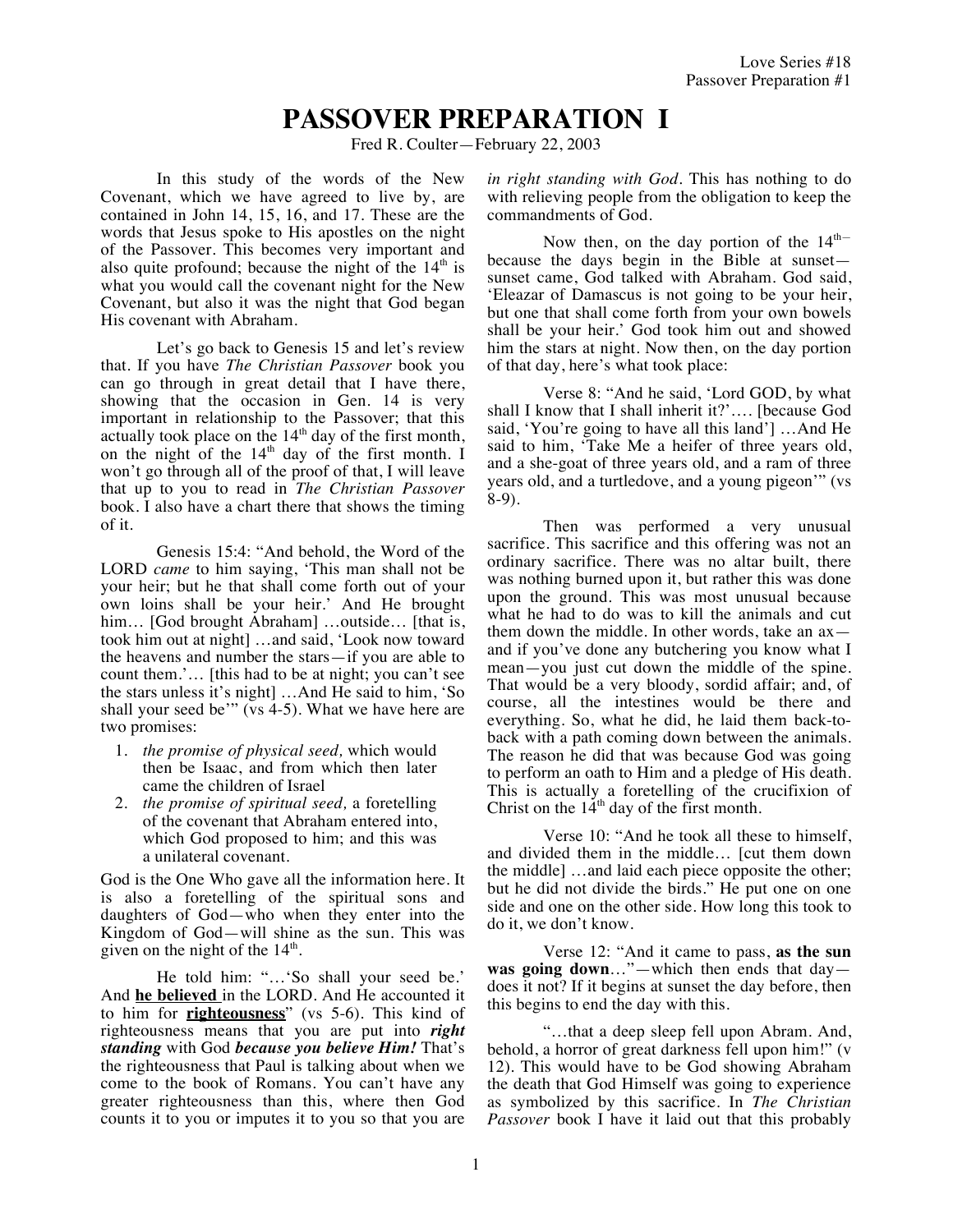took place at the same time that Jesus died, at the ninth hour $-3:00$  p.m. in the afternoon. Then with the great darkness coming upon him, that shows the literal death of Christ.

Verse 13: "And He said to Abram, 'You must surely know that your seed shall be sojourners in a land *that is* not theirs, (and shall serve them and afflict them) four hundred years. And also I will judge that nation whom they shall serve. And afterward they shall come out with great substance. And you shall go to your fathers in peace. You shall be buried in a good old age. But in the fourth generation they shall come here again, for the iniquity of the Amorites is not yet full.' And it came to pass—when the sun went down and it was dark— …" (vs 13-17).

Notice: we have the *going down* of the sun, then we have the sun *went down*, and it was dark so we begin the  $15<sup>th</sup>$  day of the  $1<sup>st</sup>$  month. That's why the Passover and the Night To Be Remembered and the day portion of the  $15<sup>th</sup>$  day of the  $1<sup>st</sup>$  month are all tied together in the events that God has laid out; that we understand the  $14<sup>th</sup>$  is the Passover, and it's the Passover night.

The day portion of the  $14<sup>th</sup>$ -Christ was crucified, died at three in the afternoon, and was put into the tomb. When it says the 'sun went down and it was dark,' we're dealing with the time that Christ was in the tomb. This also has significance for the children of Israel when they came out of the land of Egypt, because they came out on the  $15<sup>th</sup>$  day.

Here God completes the covenant that He began on the night of the  $14<sup>th</sup>$ . He completes that covenant on the night of the  $15<sup>th</sup>$  and He guarantees this, v 18: "In the same day the LORD made a covenant with Abram, saying, 'I have given this land to your seed, from the river of Egypt to the great river, the river Euphrates." Then He lists all of the Canaanite tribes.

Now let's go to Exodus 12 and see the literal fulfillment of the children of Israel coming out of Egypt on the  $15<sup>th</sup>$  day of the  $1<sup>st</sup>$  month. That's how we established that the first one was on the  $14<sup>th</sup>$  day of the  $1<sup>st</sup>$  month, because of what we find here in Exo. 12 on the  $15<sup>th</sup>$  day. It's easy to count one day backwards—isn't it?

Exodus 12:40: "Now, the sojourning of the children of Israel in Egypt *was* four hundred and thirty years, and it came to pass at the end of the four hundred and thirty years, it was even on that very same day…" (vs 40-41). What do you mean the 'same day'? This is the same day that God passed through those parts, as Abraham was able to see, with the smoking furnace and the burning lamp, and He passed between the parts. That was the day that He said that the children of Israel would be brought out from Egypt. So the 'same day,' being the  $15<sup>th</sup>$ day of the  $1<sup>st</sup>$  month, goes back 430 years before, and you are at the time of Abraham when this occurred. Then you go back one more day and you find the proposition of the covenant given to Abraham on the night of the  $14<sup>th</sup>$ .

So, we will find the same thing for the New Testament. The words of the New Covenant that Christ gave to His apostles—and by the way, please understand this: *The apostles were the only ones who kept the New Covenant Passover on that Passover because only the apostles were with Him!* They had to teach the rest of the disciples for the next Passover what they should do. So likewise, the words of the New Covenant that Christ spoke to His apostles, to fulfill the promise given to Abraham, we find given on the same night, the night of the  $14<sup>th</sup>$ .

Now let's look a little bit concerning the New Covenant. The New Covenant is a *covenant of love and grace,* which is very important for us to understand. God pledged His death back there to Abraham. When Christ died on the cross, was put in the tomb, there were three days and three nights, that fulfilled the promise that God gave to Abraham. It was for us.

Romans 4:17 ties it all together: "(Exactly as it is written: 'I have made you a father of many nations.')…. [physically and spiritually] …before God in Whom he believed, Who gives life to the dead, and calls the things that are not as though they are; *and* who against hope **believed** in hope…" (vs 17- 18). Abraham believed God; we are to believe, and the very first thing that Jesus tells His disciples on the night of the  $14<sup>th</sup>$  is to believe.

"…believed in hope, in order that he might become a father of many nations, according to that which was spoken, 'So shall your seed be.' And he, not being weak in the faith, considered not his own body, already having become dead, being about one hundred years old, nor *did he consider* the deadness of Sarah's womb; and he did not doubt the promise of God through unbelief; rather, he was strengthened in the faith, giving glory to God" (vs 18-20).

That's why it was counted as righteousness. *If you believe* God *you will believe* what He says and *you will do what He commands*. It's that simple.

Verse 20: "And he did not doubt the promise of God through unbelief; rather, he was strengthened in the faith, giving glory to God; for he was **fully persuaded…**" (vs 20-21). I gave a sermon on that one time: *Are You Fully Persuaded?* Like Festus or Felix, after Paul was talking to him, he said, 'Paul, you almost persuade me to be a Christian.' And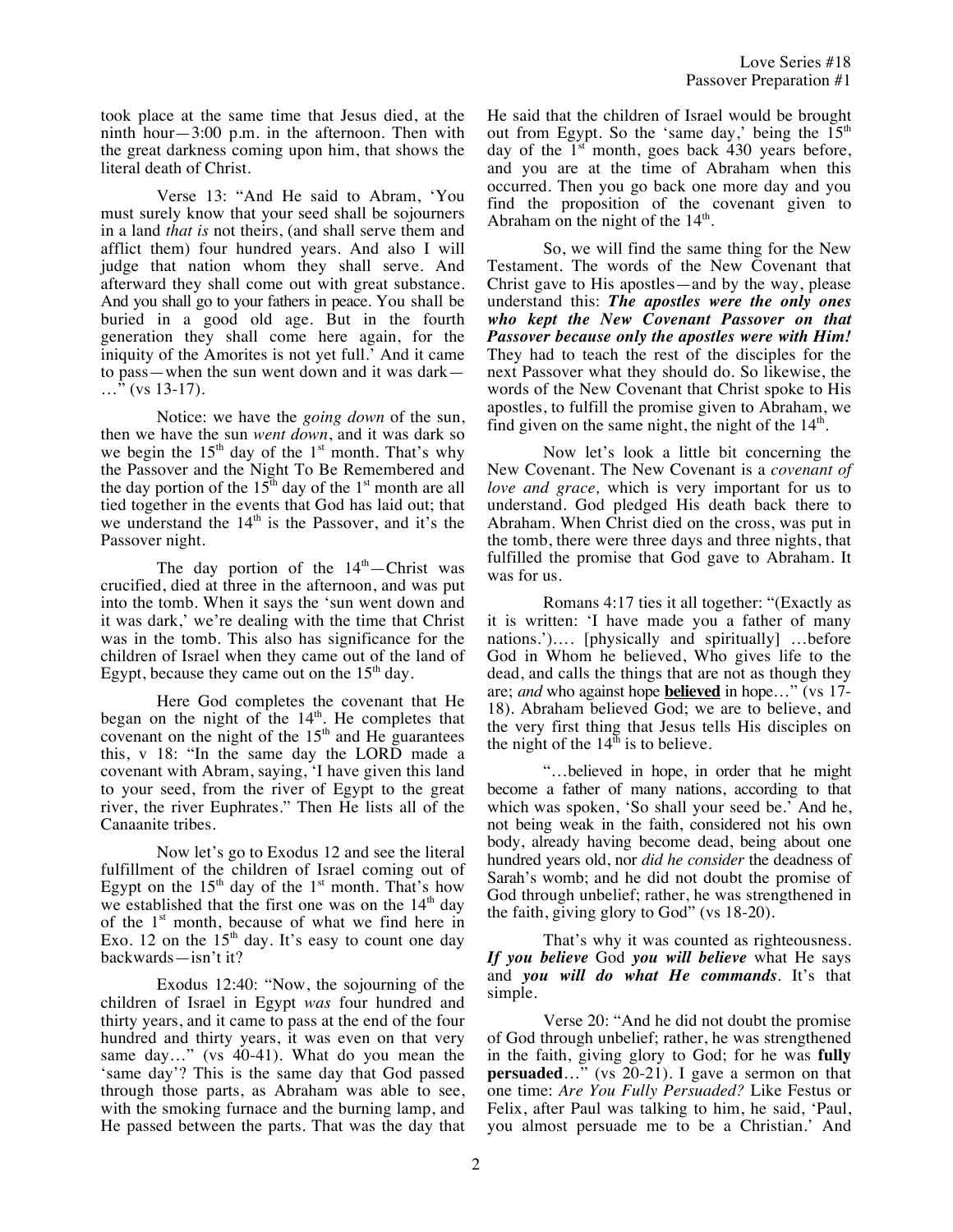there are a lot of people who are almost persuaded. We need to be like Abraham, wholly, fully persuaded.

"…that what He has promised, He is also able to do" (v 21). That's profound, because we're dealing with *God Who cannot lie*:

- God of Truth
- God of love
- God of faith
- God of hope

Here is a very basic, profound thing to understand: *you cannot worship the God of Truth with lies.* And that one statement alone answers everything concerning Sunday and Christmas and Easter and anything else—doesn't it? *Yes, it does!* That's why he was 'fully persuaded.'

Verse 22: "As a result, it was also imputed to him for righteousness…. [We just read that, didn't we? *Yes!*] …But it was not written for his sake alone, that it was imputed to him; rather *it was* also *written* for our sakes, to whom it shall be imputed— …" (vs 22-24). So, we are here because of the blessing of Abraham, and we're here because of the calling of God. *If*…

The world has it backwards. The world has it: 'Well, God, I'm going to do this *if You* will do so and so.' It's the other way around; God says, 'I am here. I love you. I'm constant. I don't lie. *If* you will love Me and keep My commandments…' The *if* never applies to God, it always applies to us.

"…to those who believe in Him Who raised Jesus our Lord from *the* dead; Who was delivered for our offenses and was raised for our justification" (vs 24-25). This justification means *to be put in right standing with God the Father* in heaven above. That means on an individual, one-to-one basis. The series in the book of Hebrews will dovetail with this quite a bit because it talks about how we have access directly to God the Father in heaven above.

Romans 5:1: "Therefore, having been justified by faith... [not by offering, not by sacrifice, but belief in the sacrifice of Christ] …**we have peace with God through our Lord Jesus Christ**… [We're no longer fighting God. We are no longer telling God what to do. We're no longer telling God, 'Yeah, but…'] …Through Whom we also have access **by faith into this grace**…" (vs 1-2).

I'll explain a little bit more about grace, but I'll just briefly summarize it here: *Grace is the first extension of God's love toward His people.* Grace covers all lot of things.

- you are standing in this grace
- it gives you access to God the Father
- you receive the Holy Spirit of God
- you can trust God
- you can believe God
- you are in right standing with God, and all of that is grace

It even goes further than that. By the fact that you have the Holy Spirit of God in you and Christ is dwelling in you by faith, and with the Holy Spirit in you, then *God is dwelling in you and you are a temple of God*.

That summarizes quite a few other Scriptures in the New Testament. That's why we don't 'go to church,' though we assemble together. We *are the Church*, the Body of Christ, and there's a distinct difference. There are a lot of people who 'go to church.' But as I gave in the sermon, *Christianity Without Christ*, they don't find Christ there because they're 'going to church.' Christ goes where there are those who are His,

- that He has called
- that He has chosen<br>• that He has selected
- that He has selected.

God is not going to make any mistakes in saving the world. He's got a time plan, which most of the world doesn't know. But right now we stand in this grace. We have the Spirit of God as a begettal in us. That's a tremendous thing, brethren; and with that, *God puts us in this right standing with Him*, the righteousness of Jesus Christ by faith.

"…we also have access by faith into this grace in which we stand, and we ourselves boast in *the* hope of the glory of God" (v 2). What is this 'hope of the glory of God'? *This is the hope of the resurrection*—isn't it? *We are going to share in the glory of Jesus Christ at the resurrection*—aren't we? That's why God told Abraham, 'Look at the stars, number them if you are able. So shall your seed be'—*the glory of God!* With this hope, then, though we have difficulties and troubles and trials, which he speaks of next. I haven't come to the point that the Apostle Paul did, because obviously he was taught directly of Christ. But hopefully we are inching closer toward this position.

Verse 3: "And not only *this*, but we also boast in tribulations…" I don't know anyone of us who glory in tribulation today. But he understood it. What we need to do is understand the purpose of trials and difficulties that come, and to realize that there are things that only God can work out. God will work them out, provided we have faith, provided we hold to that hope.

"…realizing that tribulation brings forth [patience] endurance, and endurance *brings forth* [experience] character, and character *brings forth*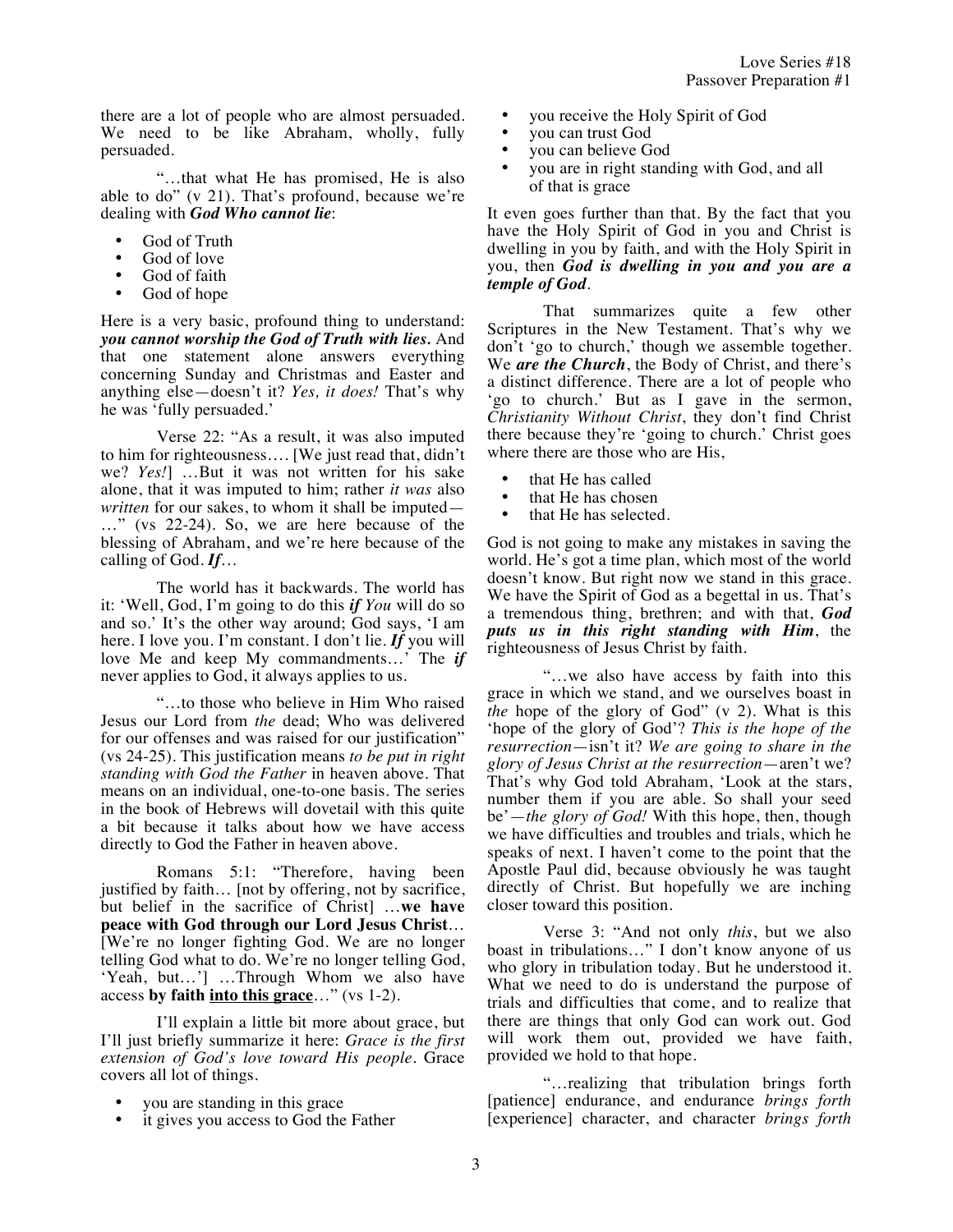hope... [hope comes full circle then—doesn't it? This shows the whole process of hope.] …And the hope *of God* never makes us ashamed because the love of God has been poured out into our hearts through the Holy Spirit, which has been given to us" (vs 3-5).

With this background let's go ahead and begin to study the words of the New Covenant and see how they apply to us and see what we agree to.

John 14:1: "Let not your heart be troubled. You **believe** in God; **believe** also in Me." There are two believes there—right? *Yes!* In Greek the verb for *to believe* is 'pisteo'—and the noun is 'pistos.' The noun really means *to faithize*.

To show you how important this is, just in the Gospel of John alone, he uses the word *believe* 77 times; and *believe* with *believe not* 24 times. In this very first verse of the words of the New Covenant it starts out with *belief* or *faith*—doesn't it? What we're going to do as we go through this study we are going to see the progression of John 14, 15, 16 and 17. The first part of John 14 you could write it out this way: *faith and love*. Later we will see that we will get to *hope and love*; and then later when we come to John 17 you could have that *love and love*. Put it all together so you have *faith and love, hope and love, love and love*. You have to start out with belief. That's why the Word of God is so profound. That's why God did not leave the canonization of the Bible to other people 400 years later that never knew Christ. Now then, He begins telling you some very important things.

Verse 2: "In My Father's house are many dwelling places..." There is a reward for you. There is a place for you. You need to understand that God's plan is so profound and important that *He is making a place for you*. When you have all of these things together it really makes the plan of God, the purpose of God and our covenant with God all that much greater.

"...if it were otherwise, I would have told you. I am going to prepare a place for you…." (v 2). Isn't that something? *Christ is preparing a place for you!* What is that going to be like? *I don't know, but I want to make it to the first resurrection so I'll be able to see what it's like!*

Verse 3: "And if I go and prepare place for you, I will come again and receive to Myself…[ Christ *is* coming again] …so that where I am, you may be also." We know that's going to be on the earth. This is quite a way to open the covenant isn't it? This is quite a thing!

Now let's look at some other things concerning the belief of God, how important that is. Let's look at some things in the Gospel of John. When you read the words of Christ, it's quite interesting what He says here to the Pharisees. Just like it is today, remember, Jesus said many times, 'Have you never read?' And they were the ones who *had* the Bible. Those who have the Bible don't read it. So He says to them:

John 5:39: "You search the Scriptures, for in them you think that you have eternal life; and they are the ones that testify of Me. But you are unwilling to come to Me, that you may have life…. [you've got to come to God] …I do not receive glory from men" (vs 39-41). We could also put that another way: *you never worship God by men's devices,* because that's man's honor to God. *You worship God with His devices in Spirit and in Truth!*

Verse 42: "But I have known you, that you do not have the love of God in yourselves." Let's understand something, brethren: the New Covenant is based upon the love of God. The New Covenant shows the verse that is often quoted:

John 3:16: "For God so loved the world that He gave His only begotten Son, so that everyone who believes in Him may not perish, but may have everlasting life." This shows it; and the whole covenant that we are dealing with in the New Covenant is based upon the love of God.

Did the Pharisees understand about law? *Oh yes! Yes!*—and made thousands more. If you don't have love then all the law in the world will do no good, because it will be used for destructive purposes. But you must have the love of God in such a way that it is, as Jesus said, 'You shall love the Lord your God with all your heart, mind, soul, being and strength; and your neighbor as yourself. And on these two commandments hang *all* the Law and the Prophets.' You have to see the love of God *through* those laws. If you have law without love you end up with the dictatorial, *letter of the Law*, killing society. That's what it does. That's why it says *the letter of the Law* kills, because it does. We're under grace, but we will show you how we're to keep the commandments a little later on.

John 5:42: "But I have known you, that you do not have the love of God in yourselves. I have come in My Father's name, and you do not receive Me; *but* if another comes in his own name, you will receive him. How are you able to believe, you who receive glory from one another, and do not seek the glory that *comes* from the only God?" (vs 42-44). What is that honor that comes only from God? How do you receive that honor? *You receive that from repentance and baptism and the Holy Spirit!* That's the honor that comes from God. It doesn't come any other way.

Verse 45: "Do not think that I will accuse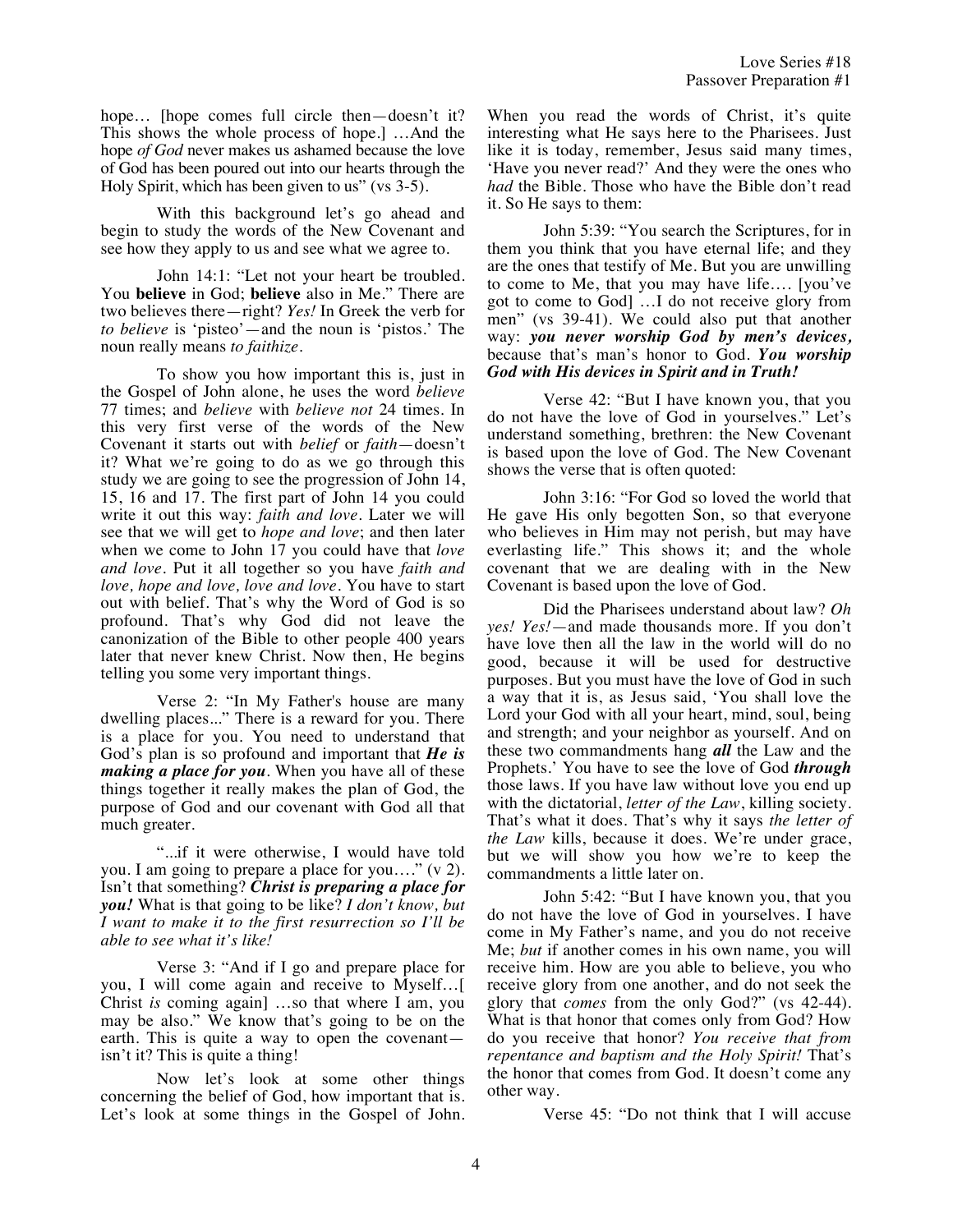you to the Father. There is *one* who accuses you, *even* Moses, in whom you have hope [trust]. But **if** you believed Moses, you would have believed Me; for he wrote about Me…." (vs 5-46). Here's a key. This is Jesus' own teaching. This adds to the other Scripture that Jesus said, 'Think not that I've come to destroy the law.' This adds right to it. {put in your margin there John 5:17-18.}

Speaking of Moses, v 47: "And if you do not believe his writings, how shall you believe My words?" Very interesting! There's a key to understanding the New Testament. You can't understand the New Testament unless you believe Moses, and unless you believe the Prophets. That's quite a thing there—isn't it?

The covenant that God has called us to is a *covenant of eternal life* based upon love, faith and hope. People always like to do things though—don't they? John 6:26: "Jesus answered them and said, 'Truly, truly I say to you, you do not seek Me because you saw *the* miracles, but because you ate the bread and were satisfied."

I tell you one thing, if you want to get a real good following today, you go somewhere and you feed 5,000 people from that little bit of fish and little bit of bread. Of course, they saw that every time the disciples broke the bread it grew. Every time they broke a fish, it grew. They kept taking from these little fish and these little loaves and they fed 5,000. So they said, 'This is what we really want.' Jesus said, 'That's why you're seeking Me.' And they did all this chasing around to try and find Him.

Verse 27: "Do not labor *for* the food that perishes, but *for* the food that endures unto eternal life, which the Son of man shall give to you; for Him has God the Father sealed.' Therefore, they said to Him… [notice very carefully and maybe you can let these words kind of ring in your ear a little bit]: …'What shall we do, in order that we ourselves may do the works of God?'" (vs 27-28). Have you ever heard "…the works of God?" The Work, the Work, the Work? Everyone wants to do *a work*. But let me tell you something, you can't do anything unless you believe in Christ.

Now hold your place here, and let's just show you an example in Matt. 7. There are people who did work, and they did a lot of work. This is the result of using the name of Christ and doing a work, but *not believing in Christ*. You can never say that you believe in Christ *if you don't obey Him.* You can profess belief, but that is not belief in Truth and in deed, but *that is a profession*. There are a lot of people who ask, 'You believe in Christ?' *Yes, I believe.* I'll show you what Jesus did to some people who believed in Him.

Matthew 7:21: "Not everyone who says to Me, 'Lord, Lord,' shall enter into the Kingdom of Heaven; but **the one who is doing**…" That's a very interesting word; *it is a present tense participle*. You don't need the parts of speech to understand it, it means, *the one who is doing*. So every time you read in your *King James* Bible and you see the 'eth' just let your mind translate that into 'ing,' the one who is *doing*; the one who is *believing*; the one who is *hoping*, and so forth. What is the will of the Father in heaven?

1. to believe in Christ

2. to keep His commandments.

That's the will. You can do a lot of things.

Verse 22: "Many will say to Me in that day, 'Lord, Lord, did we not prophesy through Your name? And *did we not* cast out demons through Your name? And *did we not* perform many works of power through Your name?' And then I will confess to them, 'I never knew you. Depart from Me, you who work lawlessness" (vs  $22-23$ ). There are a lot of people that have 'works,' but they don't believe.

John 6:29, "Jesus answered and said to them, 'This is the work of God: that you believe **in** Him Whom He has sent.'" Very interesting. The Greek word for *in* is 'eis'—means *into*. Your belief goes out from you and toward God, and God's Spirit and faith comes back into you. So, it is a continuous exchange, *from you to God, and God to you*. That's the kind of faith and belief that He wants. You are to believe on Him. Then He explains about the bread that came down from heaven. Our whole commitment, faith and trust to God is that we *believe in Jesus Christ and everything about Him!*

Now look at a belief that is superficial and not *conversional*. There is a belief unto conversion; there is a belief in seeing something happen, that you saw it happen, but you don't believe in the way that is unto salvation, or *conversional*.

John 2:23: "Now, when He was in Jerusalem at the Passover, during the Feast, many believed on His name, as they observed the miracles that He was doing. But **Jesus did not entrust Himself to them**… [It's very interesting, because the root of this verb is 'believe,' which really means]: …that Jesus did not entrust Himself to them, because He knew all *men*; And He did not need anyone to testify concerning man, for He Himself knew what was in man" (vs 23-25).

There is even a belief without obedience. And this is the kind of belief that many, many people have. I was talking to a man one time and we were talking about Sabbath/Sunday, and he was a Sunday-keeper. I said, 'Well, I go to church on the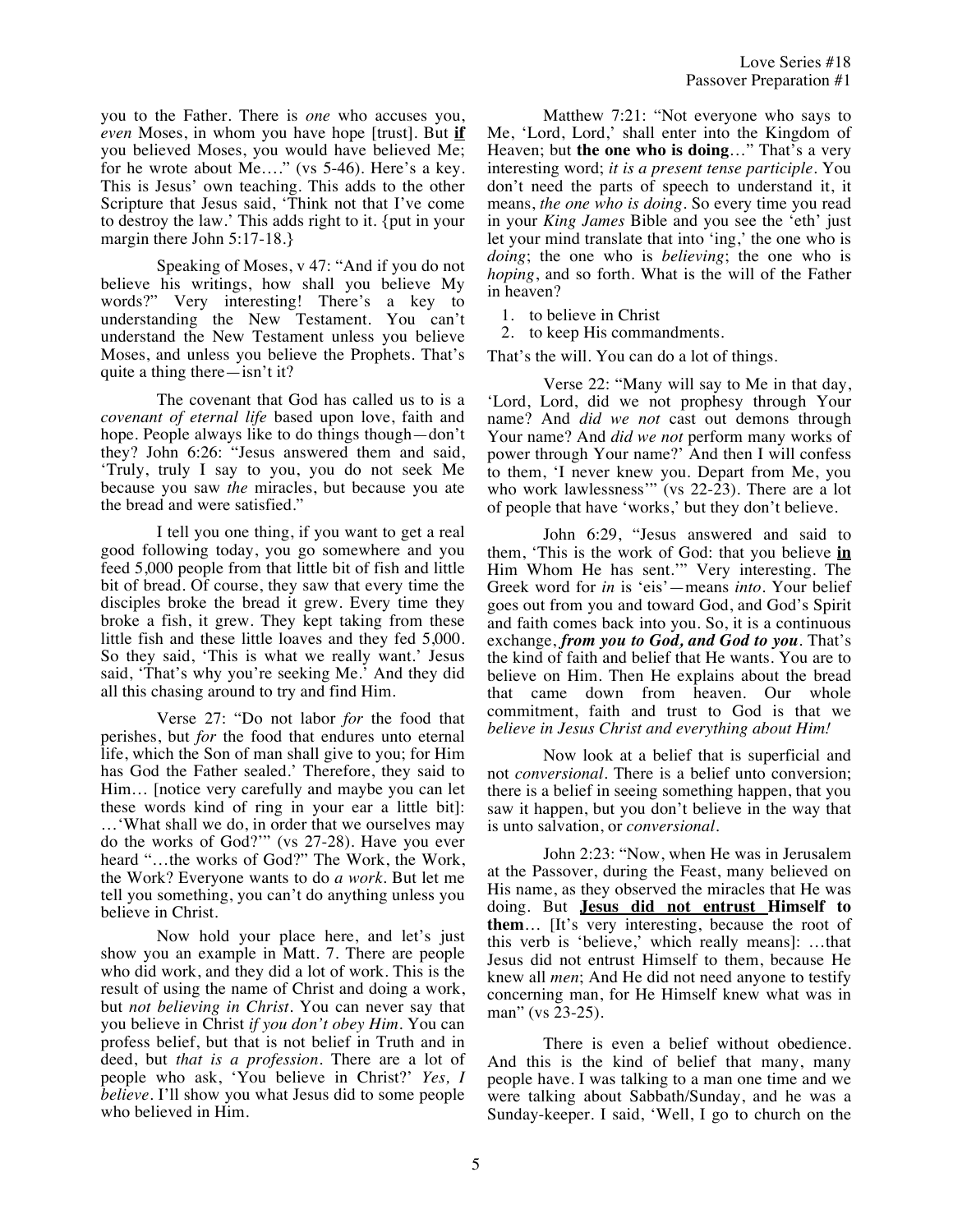Sabbath.' He says, 'Oh, I know that the Sabbath is the seventh day. I go to church on Sunday, and the Lord knows my heart.' Let's understand, as I told him: *Sincerity does not necessarily equal Truth!* 

James 2:17: "In the same way also, faith, if it does not have works, is dead, by itself…. [Faith is the word which means *faithize* or *believe*.] …faith, if it does not have works, is dead, by itself. But someone is going to say, 'You have faith, and I have works.' *My answer is:* You prove your faith to me through your works, and I will prove my faith to you through my works" (vs 17-18). What it really means in the Greek is this: *You show me your faith with your works, and I will show you my faith by my works!*

## (go to the next track)

In other words, if you don't have works, you don't have faith. We'll see that as we go along. Here's a kind of belief coupled with disobedience:

Verse 19: "Do you believe that God is one? You do well…" A lot of people say, 'I believe in God.' The truth is, God expects every human on earth to believe that He is Creator. You have done nothing if you say, 'I believe in God.' Maybe you've taken a step away from atheism.

"…you believe that God is one? You do well *to believe this*. Even the demons believe—and tremble *in fear*…." (v 19). Why do they tremble? *Because they were disobedient and sinned and were cast down!* So, here is a kind of empty belief that results in death, not the kind of belief that results in conversion.

Verse 20: "But are you willing to understand, O foolish man, that **faith without works is dead**?" He talks about Abraham here. And the key is this: there are two instances that are being referred to. The one we covered in John 4 relates to Gen. 15 where God said, 'Count the number of stars,' which he couldn't. He believed God; that was imputed to him for righteousness.

This account that James is talking about iswhen God said, 'Abraham, you take your son, your only beloved son, and you take him to one of the mountains I will show you, and you offer him for a burnt offering there.' He believed God; *he obeyed God!* He took Isaac, he took the wood, he took the coals for the fire, he took a couple other men to help them go to one of the mountains of Moriah; and there he offered Isaac for the burnt offering. Of course, God provided the ram as a substitutionary sacrifice. Where it requires works—believe God, and it requires works—you do what God says. God told Abraham to 'take your son'—he believed Him.

James says, v 21: "Was not Abraham our father justified by works when he offered up Isaac, his own son, upon the altar? Do you not see that faith was working together with his works, and **by works** *his* **faith was perfected**" (vs 21-22).

If you believe and don't have the works and obedience to God which show that belief, you only have half the formula. Now then, if you only have half of it, how are you ever going to get the whole? Here's an example: if you have one-half of water, which is oxygen, and the other half of water which is hydrogen, separate, you have gases which go off into the atmosphere, and both of them are very flammable. You put them together and have  $H_2O$  water. Now you've got the whole thing, and that puts out fire. So, can you imagine that God is so absolutely magnificent and profound that He can take two flammable materials, combine them together and have one that puts out fire—water? So likewise:

- If you don't have faith and works, your faith is dead.
- If you have works and have no faith, your works are dead.

## *You have to have both!*

Now let's come back to John 14:15 "**If** you love Me... [we know God unconditionally has loved the world: 'For God so loved the world…' He's already shown and expressed His love.]: …**If** you love Me, keep the commandments—… [and I've given the correct translation from the Greek] …namely, My commandments." If you love God you are going to keep His commandments,. the two go hand in hand.

Verse 3: "'…so that where I am, you may be also. And where I am going you know, and the way you know.' Thomas said to Him, 'Lord, we do not know where You are going; how then can we know the way?'…. [Then He gives them the answer. And this is one of the very basic, absolute, fundamental belief verses in the whole Bible]: …Jesus said to him, 'I am **the Way**, and **the Truth**, and **the Life**; **no one comes to the Father except through Me**'" (vs 3-6). And that's why all other religions hate true Christianity because they must give up theirs in order to get to God.

It's very profound when He says, *I am the Way!* There is no other way. This whole thing, which is comforting to world, 'There are many ways to God. We're all just traveling different paths.' *NO!* The Way can actually also mean *the road, the path*.

*He is the Truth*. There's no such thing as truth of Hinduism, or the truth of Mohammedism. What they call the truth of what they believe is only the apparent reality of what *they* have created. It is not *the* Truth because it rejects Christ. In the covenant that we have with God and the words that He spoke of the New Covenant for us, we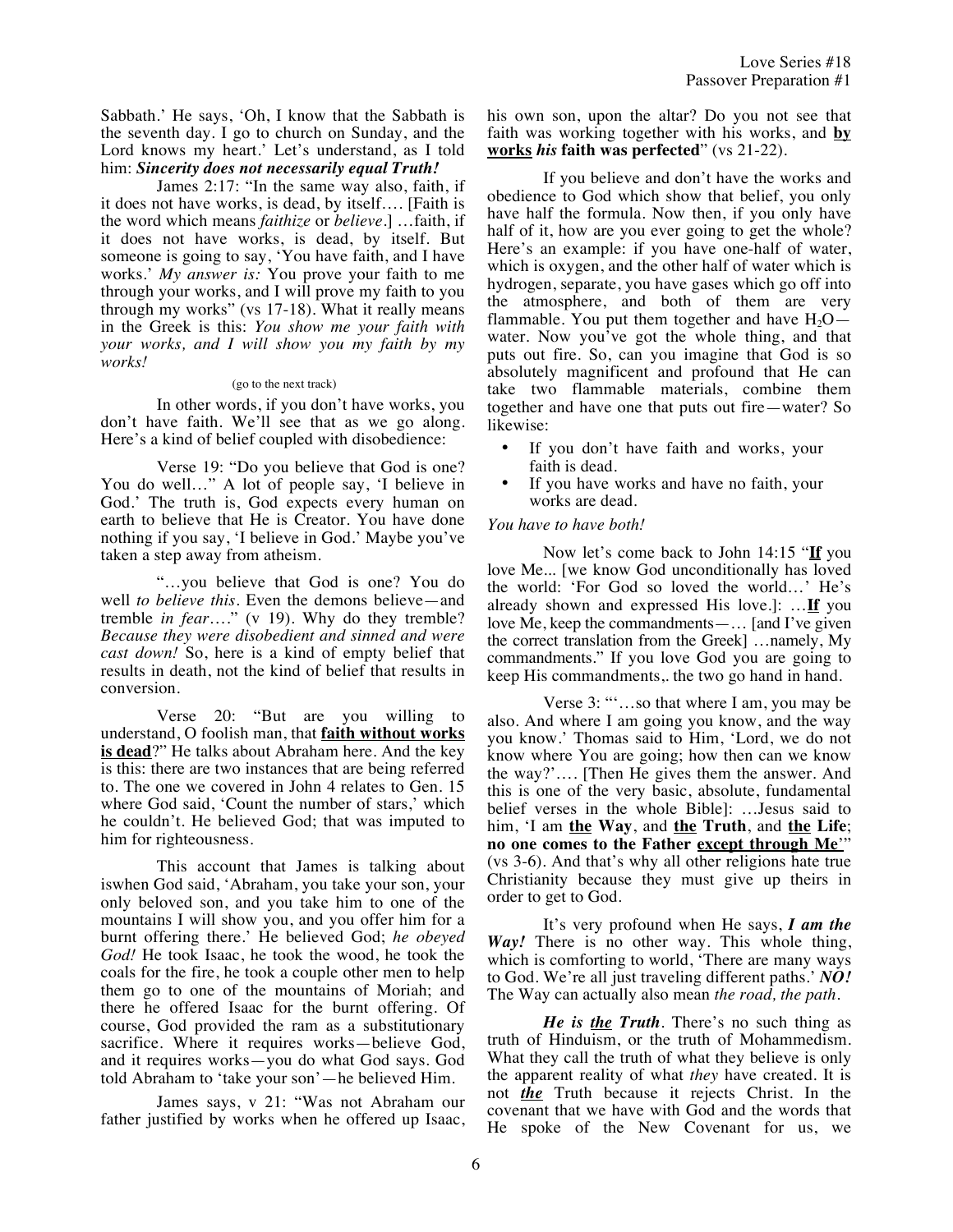understand that we are to live *the way of God*; Christ is *the Truth*

*He is the Life! There is no other way!* You can't come around some other way. There are not many doors, there are not many ways, there is *one way!*

Let's see what Jesus said about this in John 10. He makes it very clear. And again, we see over and over again why God does not want to have a hierarchy imposed upon His people. This is a very importance section of Scripture here.

John 10:1: "Truly, truly I say to you, the one who does not enter the sheepfold through the door, but climbs up some other way, that one is a thief and a robber…. [If you go any other way, coming in through another door is a thief and a robber.] …But the one who enters through the door is the shepherd of the sheep. To him the doorkeeper opens, **and the sheep hear his voice**..." (vs 1-3).

How do you *hear* the voice of God? How do you *know* the voice of Christ? *By knowing the Scriptures, by understanding what He said!* If someone else comes along and says, 'Thus saith the Lord,' and you know the Lord did not 'thus saith,' then you know that's not the voice of Christ. That's why anyone who is going to be teaching has to teach the Word of God. *Any other teaching then is another voice!* We could all take comfort in the fact that none of us created the Word of God. *God did!* It's His Word. We *hear* His voice.

"…and he calls his own sheep by name…" (v 3). God has a new name that He is going to give you at the resurrection. The thing that we need to understand in our faith and our hope and our love toward God is that He knows us, He loves us, He's called us, He's chosen us. Calls them all by name.

"...and **leads** them out…. [you are to be led by the Holy Spirit of God] …When he brings the sheep out, he goes before them; and the sheep follow him because they know his voice, but they will never follow a stranger for they will flee from him because they do not know the voice of strangers" (vs 3-5).

That's what happens when churches split. When they're infiltrated by a stranger and starts speaking strange doctrines, and you say, 'I'm out of here.' That's how God keeps His Church pure. Just always remember this: *correction always begins with God's own people!* God destroyed Jerusalem and the temple, and corrects His own Church in our day; He has destroyed the Worldwide Church of God, taken away the campuses, the colleges, everything that it owns because they didn't obey His voice. That's how profound it is to obey the voice of God. So all the words that we have, all the words that we have learned, everything that we study, we are accountable for—*to believe, to understand, to act upon*—in our relationship with God and each other. They will flee. It talks about the hireling that flees when the wolf comes, and so forth.

Verse 14. "I am the good Shepherd, and I know those who *are* Mine, and am known of those who *are* Mine. Just as the Father knows Me, I also know the Father; and I lay down My life for the sheep." So, any time you get discouraged, any time you get down, any time that you worry, and any time that you begin to waver in faith—like Peter, when he was out there on the water, Christ had to rescue him—remember this:

- God loves you
- God has called you<br>• God cannot lie
- God cannot lie
- God will hear you,

## He has promised *if you come to Him in repentance and yieldedness to God!*

When you're dealing with things that you don't understand, or things that are coming upon you that are too much for you to bear, you tell God, 'I just don't understand. Help me to understand. Help me to realize, help me to grasp what You want me to learn.' Sometimes that answer won't come right away. Sometimes it will come later; then it will dawn on you that God has answered that prayer. God will because *He knows you*. He has laid His life down for you.

If you get clear down to the bottom of 'the valley of the shadow of the death' that you have to walk through, remember this: *Christ laid His life down for you, individually and particularly!* And *God the Father imputes that sacrifice of Jesus Christ to you for the forgiveness of your sins!* Consider this: it was not just a man who died. It was *God who became flesh*, the Creator Who *made you*, *died for you* to *give you eternal life!* Brethren, there can't be anything greater in anyone's life than to know that kind of love that God has for you. That's why when He makes the covenant here He makes it this way.

Verse 16: "And I have other sheep that are not of this fold. I must bring those also, and they shall hear My voice; and there shall be one flock *and* one Shepherd. On account of this, the Father loves Me: because I lay down My life, that I may receive it back again. No one takes it from Me, but I lay it down of Myself. I have authority to lay it down and authority to receive it back again. This commandment I received from My Father" (vs 16- 18).

What He's talking about here is the agreement that He and Christ had. They had a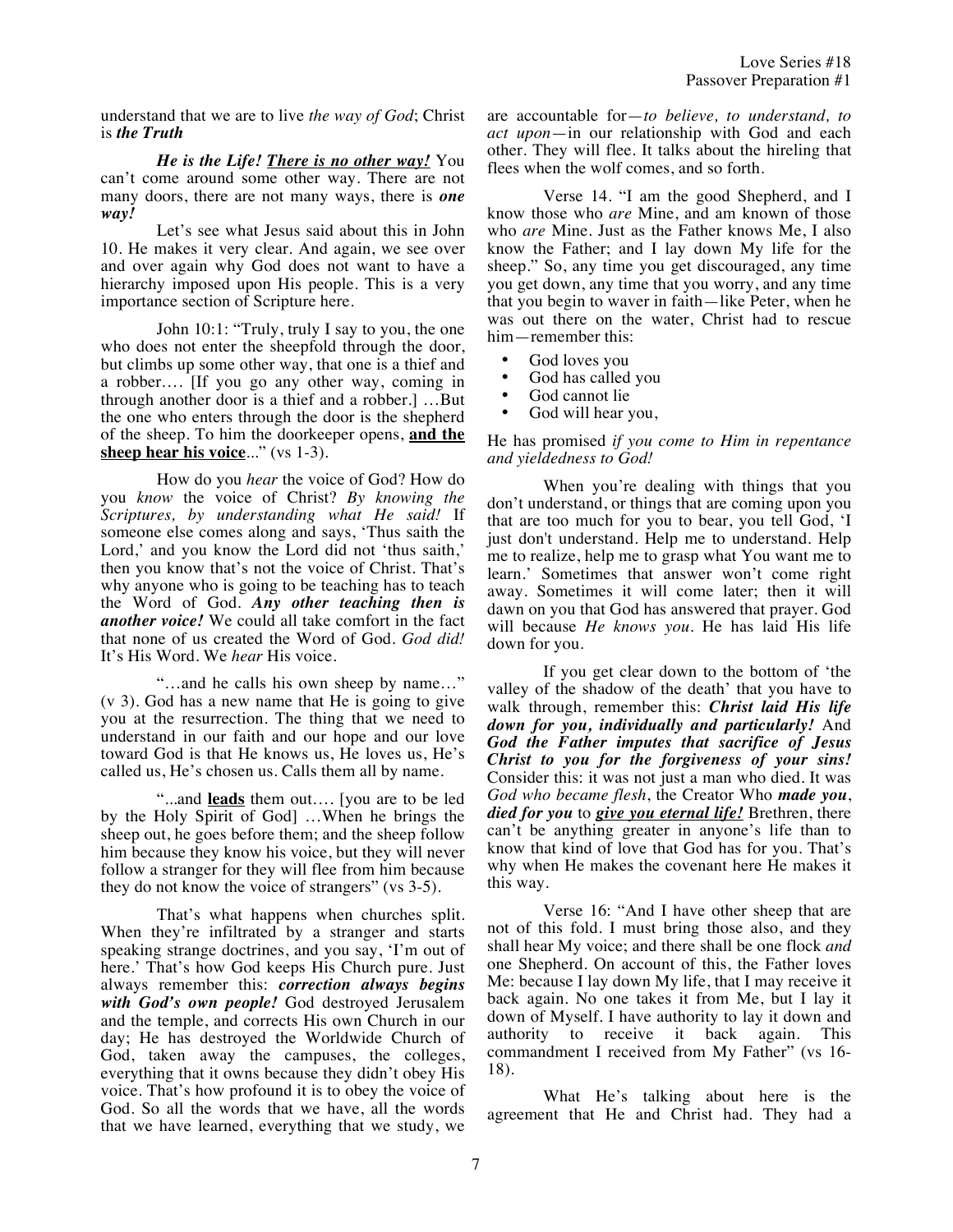covenant with each other before Christ came in the flesh. That covenant is expressed right here, that He had authority to lay His life down and authority to receive it back. This commandment He received from His Father. So, when we are brought into this New Covenant of God it brings us into a *new standing***.** It brings us into a *new relationship***.** That's why Christ said on the Passover night, when He said of the bread, 'Take and eat this. This is My body which is broken for you' and, 'Drink of the wine; this is My blood of the New Covenant, which is shed for the remission of the sins of many.'

Now let's come back to John 14:6—such a profound verse: "…'I am **the Way**, and **the Truth**, and **the Life**; no one comes to the Father except through Me.'" No one goes to Jesus unless the Father calls them; it works both ways. Let's see that.

When God truly begins to deal in someone's life, once you come to the knowledge of some Truth you must act upon it, otherwise you will lose it because unless you act upon it, it's of no value. But if you act upon that Truth, believe that Truth, accept that Truth and understand that Truth, then God will add more. Then it's a building process from there. He will add more and more, and as He does that, you have to understand that God is the One Who is dealing with you. And, of course, He deals through your mind, which He created and gave to you. He deals with the Spirit to *lead* you.

So, we have not only can no one come to the Father except through Christ, we also have, John 6:44: "No one can come to Me unless the Father, Who sent Me, draws him..." It's a joint decision by both—isn't it? That is a very humbling thought indeed—isn't it? If you have an opportunity to watch any videos or anything showing the universe, I want you to look at those and to understand that God the Father and Jesus Christ, Who have created the universe and everything that there is, and in Their special plan has *called you!*

- He didn't call the mighty
- He didn't call the rich
- He didn't call the intelligent
- He didn't call the leaders of the world

—because *God doesn't do things the way men do!*

We're the most unlikely group of people to rule the world that you'd ever want to look at. But we're not going to rule the world as we are. We're going to rule the world as spirit beings, with a spirit body and a spirit mind. *Know* and *understand* this: "No one can come to Me unless the Father, Who sent Me, draws him..."

- What compels you to want to understand Word of God? *God the Father!*
- Who gives you that desire?

Why doesn't someone else down the street, or your neighbor next door to you, or, yea, even your husband and your wife may not have that same desire*?* 

*Because there is a special spiritual something that has taken place.* There is a special action of God the Father, the Sovereign Ruler of the universe, has done something in your life. He has begun to draw you, and He says, "...and I will raise him up at the last day. It is written in the Prophets, 'And they shall all be taught by God.…" (vs 44-45).

How is it that you understand anything of the Word of God? *You're taught of God the Father through the Spirit!* You can read the words, but why do those words have the impression upon you that they do not on someone who God is not dealing with? *Because they are not being taught of God!*

There needs to be teachers in the Church, but what should they do? *They should teach the words of God* so that you are *taught of God!* That's why when you read and study the Bible and you go along and all of a sudden *you know*, you have a spiritual understanding and a spiritual connection with the words of God, what is said and whatever you are reading or studying, and you get a tremendous value out of it, *that is the Father teaching you through His Word!* Now that's something!

"...Therefore, everyone who has heard from the Father, and has learned, comes to Me" (v 45). That's quite a spiritual operation. Then He calls you into covenant. Isn't that something?

John 14:7: "If you had known Me..." They were with Him three and half years and they still didn't *know* Christ. Of course, He's talking to Thomas here—isn't He? *'Doubting' Thomas!*

"…If you had known Me, you would have known My Father also. But from this time forward, you know Him and have seen Him.' Philip said to Him" (v 7). Phillip was one of the first ones to see Christ, because Philip was one of the disciples of John.

Verse 8: "Philip said to Him, 'Lord, show us the Father, and that will be sufficient for us.' Jesus said to him, 'Have I been with you so long a time, and you have not known Me, Philip? The one who has seen Me has seen the Father; why then do you say, "Show us the Father"?"" (vs 8-9).

Now we've got a very interesting little four page article called *90 Facts About God*. As I mentioned, the very first thing they try and do when they have false prophets and false doctrines is they change the nature of God. To believe in God the Father—Who has bodily form—is anathema to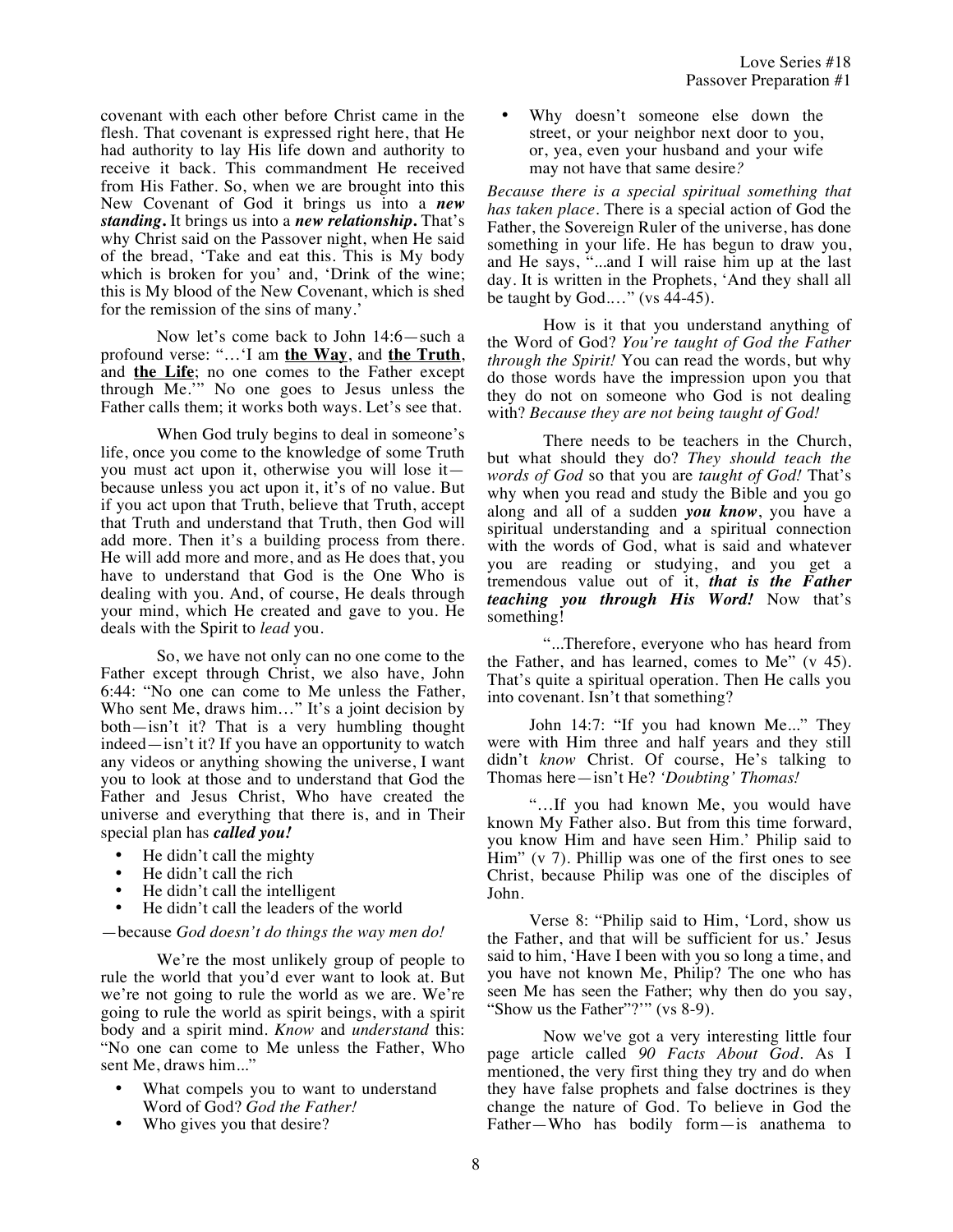'Christians' in this world. When you read the Bible you find God has a head, He has a face, He has eyes, He has a nose, He has a mouth, He has hands, He has feet, He has a body. If you've seen Christ… Was Christ there in a body? Did He have a body? *Yes, He did!* He looked just like His Father. So, "…The one who has seen Me has seen the Father...'

I did a sermon, *Is Your God a Glob?* when they began to change the doctrine within the Worldwide Church of God, where it says, 'God doesn't need ears, and God doesn't need hands, and God doesn't need a nose. God is everywhere and in everything.' That's pantheism, 'God is in everything.' That's not the way God is.

God is a personal being. You can't have love with a glob—can you? If you've got a great big, huge pillow at home, just grab it and see if you can have a relationship with it. No you can't. It's just a glob. *We're made in the image of God so that we can become like He is!* That's the whole plan and the whole purpose.

"…'The one who has seen Me has seen the Father; why then do you say, "Show us the Father"? Don't you believe that I am in the Father, and the Father is in Me? The words that I speak to you, I do not speak from My own self; but the Father Who dwells in Me does the works'" (vs 9-10). These are the kinds of works that we need to have that are inspired of God.

Let's see how Jesus fulfilled the will of God, John 5:19: "Therefore, Jesus answered and said to them, 'Truly, truly I say to you, the Son has no power to do anything of Himself, but only what He sees the Father do. For whatever He does, these things the Son also does in the same manner." Jesus did the will of God the way God wanted the will of God done. That also sets us an example of how we need to fulfill the will of God—correct? *Yes!*

Verse 20: "For the Father loves the Son, and shows Him everything that He Himself is doing. And He will show Him greater works than these, so that you may be filled with wonder." Then He talks about the resurrection.

Verse 30: "I have no power to do anything of Myself…" That didn't mean He was not capable of doing something. Every human being is capable of doing something on their own—aren't they? *Yes!* But this means that He did nothing from Himself. In other words, whatever He did, did not come from Him as a human being, but it was inspired and motivated and according to the commandments of God.

"...but as I hear, I judge; and My judgment is just because I do not seek My own will but the will of the Father, Who sent Me" (vs 30-31). *The will of*  *the Father is that we enter into the Kingdom of God!* That's how Jesus did it. So, when He said, 'I don't speak of My own; I don't speak My own words, but it's the Father Who dwells in Me, He does the works.'

John 12:42. "But even so, many among the rulers believed in Him... [here comes a little bit of politics mixed in with belief]: ...but because of the Pharisees they did not confess *Him,* so that they would not be put out of the synagogue… [they didn't want to lose their standing] …for they loved the glory of men more than the glory of God" (vs 42-43).

There are a lot of people that are that way. That's why we have a very unique thing with those who are truly converted and have the Spirit of God:

- 1. they must stand on their own two feet before God alone
- 2. when we assemble together and love each other it's because we love God the Father *first*

And that being the relationship that we have with God the Father and Jesus Christ, then we ought to love one another even that much more when we come together. That's why God does not like politics within His Church.

Jesus made it even more clear, v 44: "Then Jesus called out and said, 'The one who believes in Me does not believe in Me, but in Him Who sent Me. And the one who sees Me sees Him Who sent Me…. [your true belief, you believe in Christ, that's in the Father] …I have come *as* a light into the world so that everyone who believes in Me may not remain in darkness. But if anyone hears My words and does not believe, I do not judge him; for I did not come to judge the world, but to save the world. The one who rejects Me and does not receive My words has one who judges him; the word which I have spoken, that shall judge him in the last day" (vs 44-48).

Isn't that a profound judgment? Those who come along and reject the words of Christ, those are the very words that are going to judge them. Likewise, if you believe the words of God—and you love God, and you have faith in God—then the very words that God has spoken that He gives you eternal life will come to pass. Tremendous thing!

Verse 49: "For I have not spoken from Myself; but the Father, Who sent Me, gave Me commandment Himself, what I should say and what I should speak. And I know that His commandment is eternal life. Therefore, whatever I speak, I speak exactly as the Father has told Me" (vs 49-50). So, the bottom line is this: if anyone rejects Jesus Christ,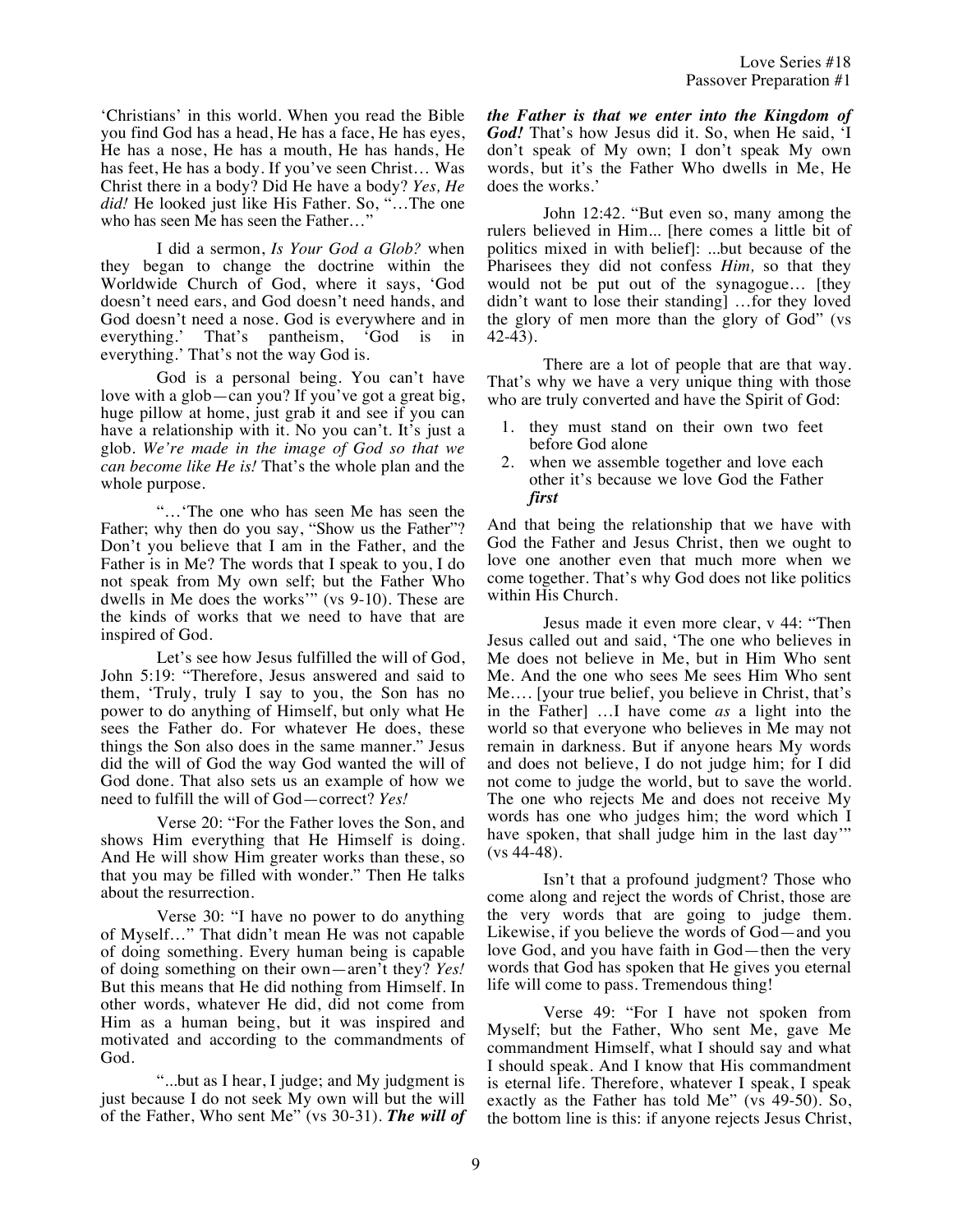they're rejecting God the Father.

There's another way that He told the apostles to believe. He says, John 14:11: "**Believe** Me that I am in the Father and the Father is in Me; but if not, **believe** Me because of the works themselves." All the works that He did: the healings, the raising from the dead, the preaching of the Gospel, the feeding of the 4,000, the feeding of the 5,000 and all of that. He's talking to His apostles that very night. These words are recorded so that we can have them as the words of the New Covenant by which then we live.

Verse 12: "Truly, truly I say to you, the one who believes in Me shall also do the works that I do; and greater works than these shall he do because I am going to the Father."

Now let's look and see some of the greater works that were being done after He ascended to the Father and they received the Holy Spirit on the day of Pentecost. Here's a summary of it. And we have never seen the demonstration like this with an outpouring of the Spirit of God. And remember that it was to the Jew first, because God promised.

Acts 5:12: "And many signs and wonders were done among the people by the hands of the apostles; (and they were all with one accord in Solomon's porch; And none of the others dared to join them, but the people magnified them; And believers were added all the more to the Lord, multitudes of both men and women)" (vs 12-14). They literally turned Jerusalem upside down. Paul caused a riot every time he went into a synagogue, they totally destroyed the power base of the scribes and Pharisees and priests, and everything.

Verse 15: "Insomuch *that the people were* bringing out the sick into the streets and putting *them* on beds and stretchers, so that at least the shadow of Peter passing by might overshadow some of them…. [be healed] …And a multitude from the cities round about also came together to Jerusalem, bringing sick ones and those beset by unclean spirits; *and* they were **all** healed…. [notice the reaction]: …Then the high priest rose up, and all those with him..." (vs  $15-17$ )—which is the sect of the Sadducees—and ran out and were baptized and believed. NO! They were filled with indignation!

"...being of *the* sect of the Sadducees; *and* they were filled with anger…. [they were losing their power base; losing their authority] …And they laid their hands on the apostles and put them in *the* public hold [prison]. But during the night an angel of *the* Lord *came and* opened the doors of the prison; and after bringing them out, he said, 'Go and stand in the temple, *and* speak to the people all the words of this life.' And after hearing *that*, they entered into the temple at dawn and taught. Now when the high priest and those with him came, they called together the Sanhedrin and all the elderhood of the sons of Israel, and sent to the prison to have them brought" (vs 17-21). So, they opened the door and they weren't there.

Verse 22: "But when the officers came, they did not find them in the prison; and when they returned, they reported, saying…[now we know] …'We indeed found the prison locked with all security, and the keepers standing outside in front of the doors; but after opening *them*, we did not find anyone inside.' And when they heard these words, both the *high* priest and the captain of the temple, and the chief priests also, were utterly perplexed as to what this could lead to…. [right when they were thinking on this] ...But a certain one came *and* reported to them, saying, 'Behold, the men whom you put in the prison are standing in the temple and teaching the people'" (vs 22-25).

So, they did greater works—didn't they? *Yes, they did!* And I tell you, brethren, those greater works will return to the Church at the end again when God is ready and determined to do them. Let me tell you, you don't have to worry about persecution coming upon you. *It's going to come!* Be ready! How it will come, we don't know. When it will come, we don't know. But we should not do as others do and play politics if it comes. We do need to be wise as serpents and harmless as doves. But when it comes to stand for Jesus and the Truth, that we are to do, regardless of the cost.

John 14:12: "Truly, truly I say to you, the one who believes in Me shall also do the works that I do; and greater works than these shall he do because I am going to the Father. And whatever you shall ask in My name, this will I do that the Father may be glorified in the Son. If you ask anything in My name, I will do *it*" (vs 12-14)—*it must be according to the will of God!* That's something we can claim. That's a promise we can claim. God said He would! Of course, *it needs to be according to His will!*

Not every prayer we pray is an automatic yes. Many of them are no. Some of them are yes, but… However, when you go back and you really examine it you will find that all the prayers that you really pray and have prayed in faith. Some of our prayers are of our own self and kind of in vanity and things like that, because that's the way we are as human beings. Those things enter into it. But what we really ask in faith, you go back and see all those prayers were answered—weren't they? The very prayer that you prayed the first time that there was heresy that you came across and said, 'Oh God, what will I do?' That prayer has been answered over and